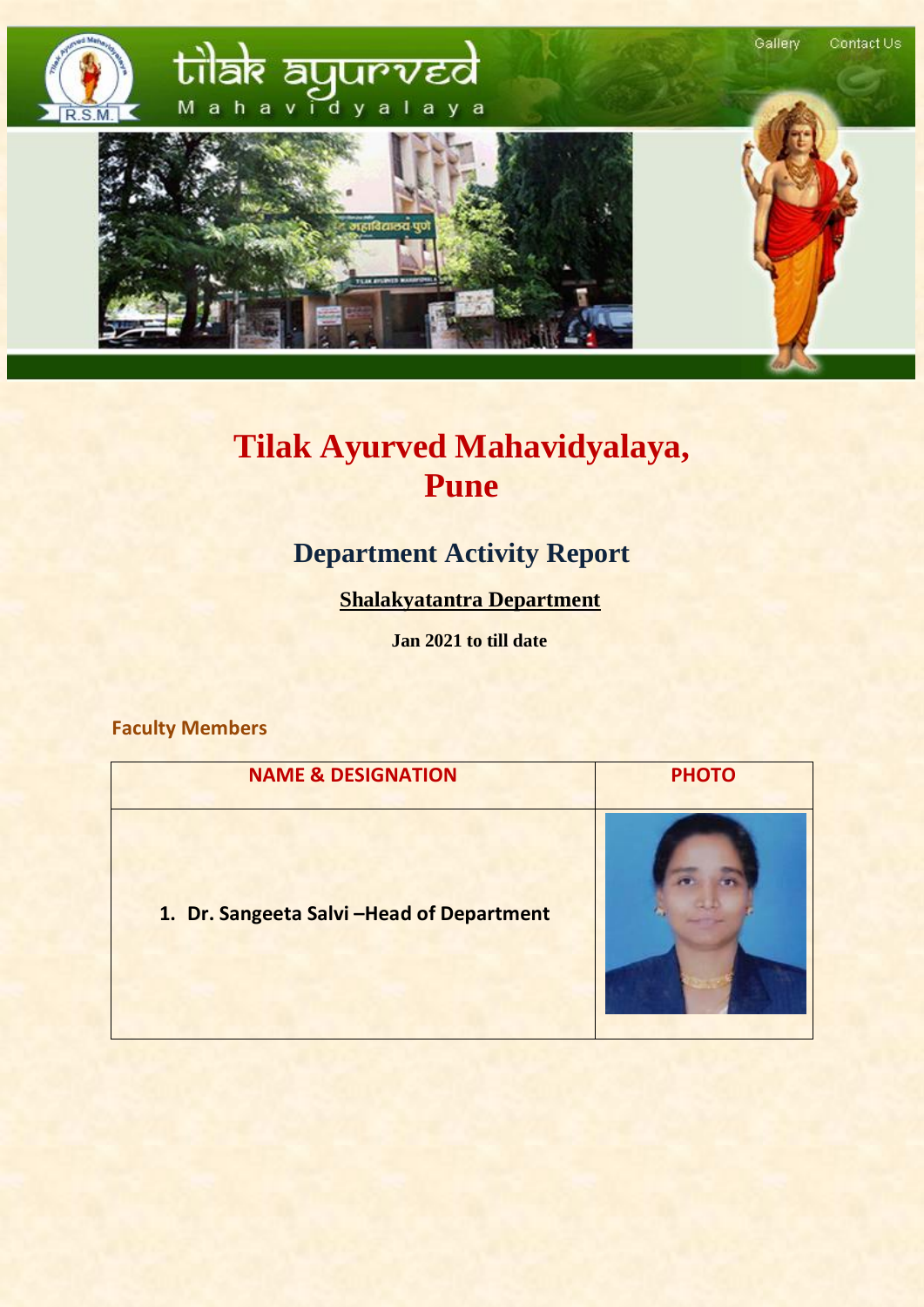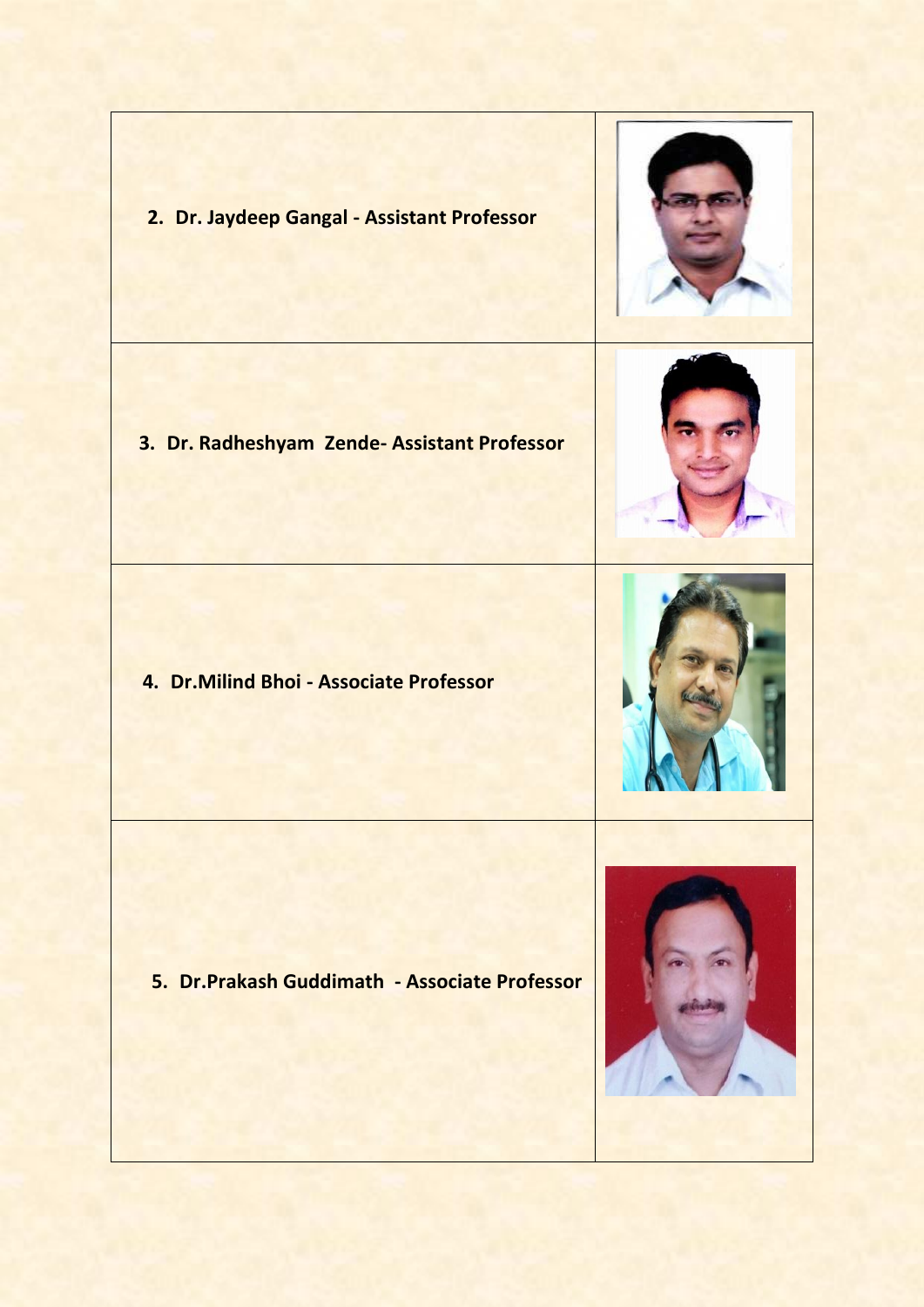**Regular Activities:**

- **1. Teaching:**
- **a) UG: Guest Lectures.**
- **b) PG: Guest Lectures, Seminar, OPD and Case Presentation.**

**Other activities:**

- **Participation and Presentation of Papers and Posters in State/National/International Workshops/Seminars/CME**
- **Participation in Hands on training- Goat's Eye Dissection for cataract surgery.**
- **Synergy 2022 – The Association of Shalaki.**

#### **Paper/Poster Presentation/Participation/Lecture at National/International Conferences/Seminar/Workshop :**

| <b>Sr</b> | Name of the     | Name of the Conference / Event | Place of the       | Date of the |
|-----------|-----------------|--------------------------------|--------------------|-------------|
| No.       | Teacher/Student |                                | Conference / Event | Conference/ |
|           |                 |                                |                    | Event       |

| <b>Information of Teachers:</b> |                                             |                           |                                     |
|---------------------------------|---------------------------------------------|---------------------------|-------------------------------------|
| Dr.Sangeeta Salvi               | <b>CME Workshop and Seminar</b>             | Gujarat                   | 26.08.21 to                         |
| (Resource Person)               | <b>CME Workshop and Seminar</b>             | Jaipur                    | 28.08.21<br>03.09.21 to<br>04.09.21 |
|                                 | <b>CME Workshop and Seminar</b>             | Hadapsar                  | 20.09.21                            |
|                                 | <b>CME Workshop and Seminar</b>             | <b>Bharati Vidyapeeth</b> | 28.09.21                            |
|                                 | <b>Ayush Darpan Seminar Keynote Address</b> | Webinar (national)        | 08.03.22                            |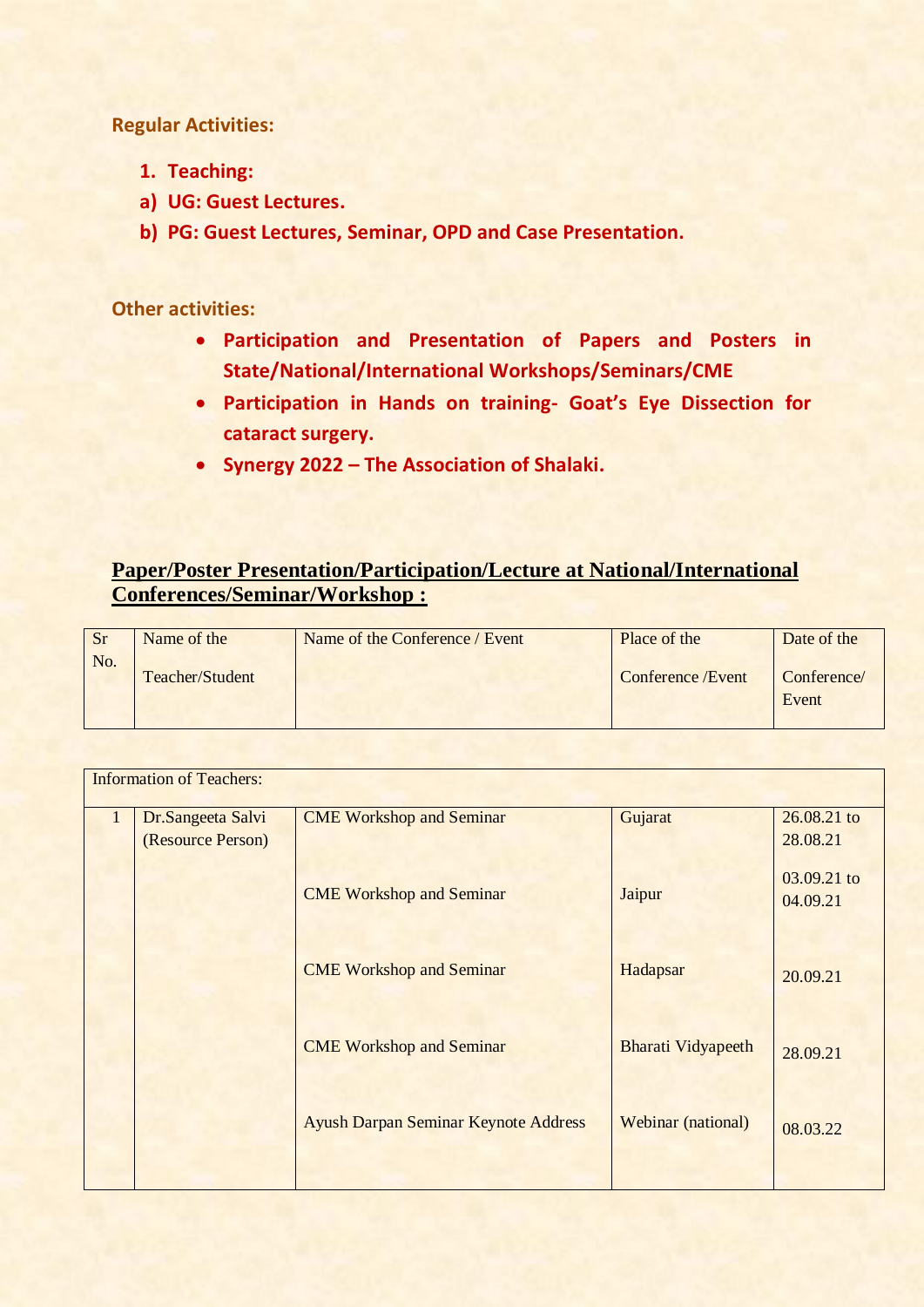| Dr.Jaydeep Gangal<br>(Participant) | <b>CME Workshop and Seminar</b>                                   | <b>SSAM Pune</b>                        | 20-09-2021<br>to 25-092021   |
|------------------------------------|-------------------------------------------------------------------|-----------------------------------------|------------------------------|
|                                    | <b>NAMASTE PORTAL capacity building</b><br>programme (Ayush Dept) | R. A. Podar<br><b>Ayurvedic College</b> | $6.05.2022$ to<br>07.05.2022 |

|                  | <b>Information of Students:</b> |                                                                        |                                                                                                                                       |          |
|------------------|---------------------------------|------------------------------------------------------------------------|---------------------------------------------------------------------------------------------------------------------------------------|----------|
| 1.               | Dr. Mahesh Bhalerao             | Management of allergic rhinitis :<br>Integrated approach.              | National seminar on<br>ayurvedic<br>management of<br>respiratory<br>disorders(pranavaha<br>strotas)Tilak<br>Ayurveda<br>Mahavidyalaya | 30.01.22 |
| $\overline{2}$ . | Dr. Rekha Mahatme               | Nasya and Dhumpan as a preventive<br>measure in respiratory disorders. | National seminar on<br>ayurvedic<br>management of<br>respiratory<br>disorders(pranavaha<br>strotas)Tilak<br>Ayurveda<br>Mahavidyalaya | 30.01.22 |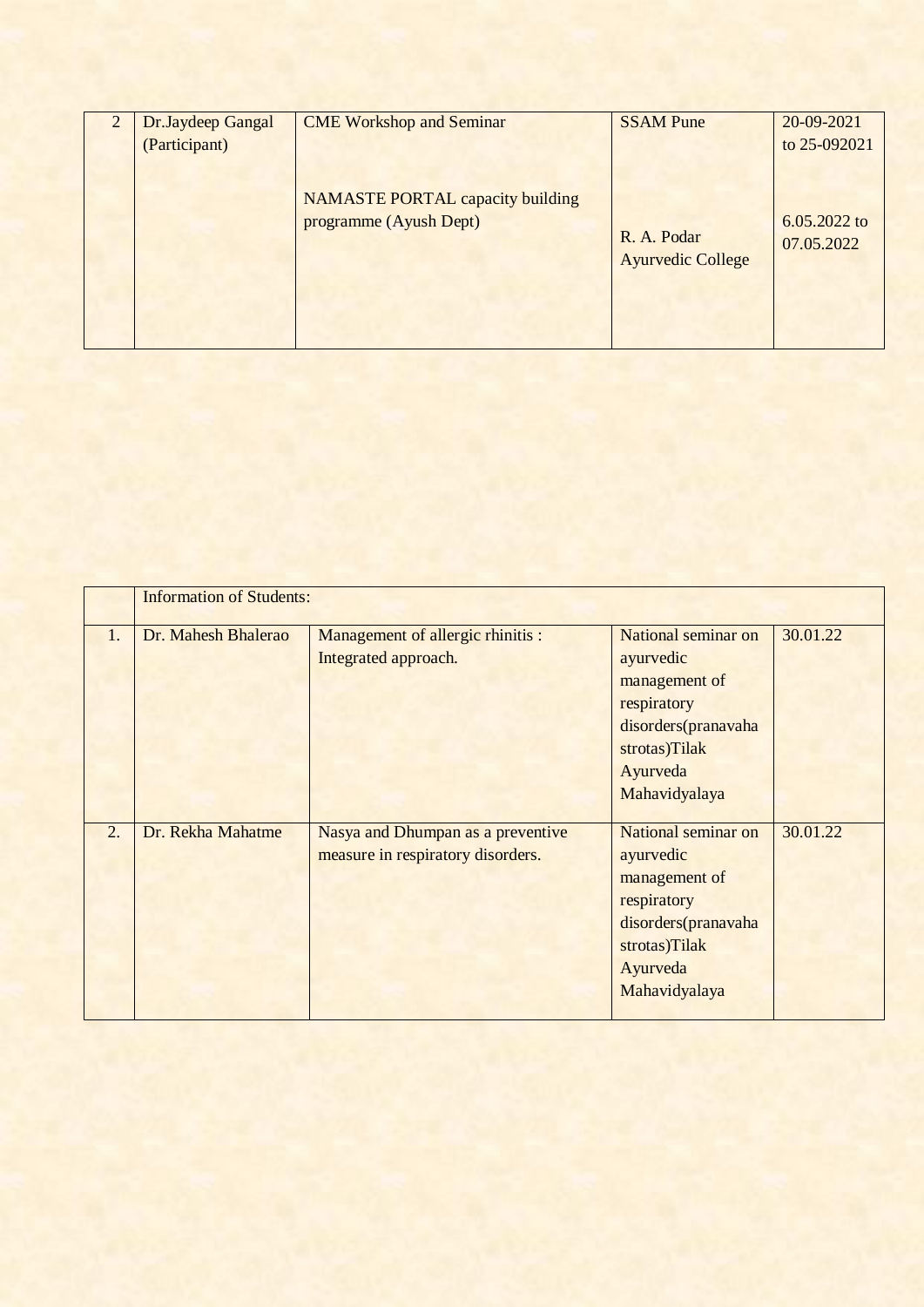### **State /National /International level prizes/Awards (Academic, Cultural, and Sports)**

| <b>Sr No.</b> | <b>Name of the</b>     | <b>Name of the Award</b> | <b>State/National Place</b> |  |
|---------------|------------------------|--------------------------|-----------------------------|--|
|               | <b>Teacher/Student</b> |                          | /International              |  |

| <b>Information of Teachers:</b> |                                                              |                 |      |  |
|---------------------------------|--------------------------------------------------------------|-----------------|------|--|
| Dr.Sangeeta Salvi               | <b>Ayurved Teachers Association Best</b><br>Teacher's Award. | <b>National</b> | Pune |  |

| <b>Information of Students:</b> |                               |                 |      |
|---------------------------------|-------------------------------|-----------------|------|
| Dr. Yogesh Pawar                | Best article award- Ayurvidya | <b>National</b> | Pune |

### **Late Vaidya P. G. Nanal Competition**

| <b>Nanal Trophy</b> |  |                                                                                                                         |                 |      |  |
|---------------------|--|-------------------------------------------------------------------------------------------------------------------------|-----------------|------|--|
|                     |  | Dr.Gayathri Kamath   Third- Late Vd. Purushottam<br>ShastriNanal inter-medical collegiate<br>national competitions 2022 | <b>National</b> | Pune |  |

| <b>Extempore Competition</b> |  |                                                                                                                          |                 |      |  |
|------------------------------|--|--------------------------------------------------------------------------------------------------------------------------|-----------------|------|--|
|                              |  | Dr. Gayathri Kamath   First- Late Vd. Purushottam<br>ShastriNanal inter-medical collegiate<br>national competitions 2022 | <b>National</b> | Pune |  |

| <b>Paper Presentation</b> |  |                                                                                                                          |          |      |  |
|---------------------------|--|--------------------------------------------------------------------------------------------------------------------------|----------|------|--|
|                           |  | Dr. Gayathri Kamath   Third- Late Vd. Purushottam<br>ShastriNanal inter-medical collegiate<br>national competitions 2022 | National | Pune |  |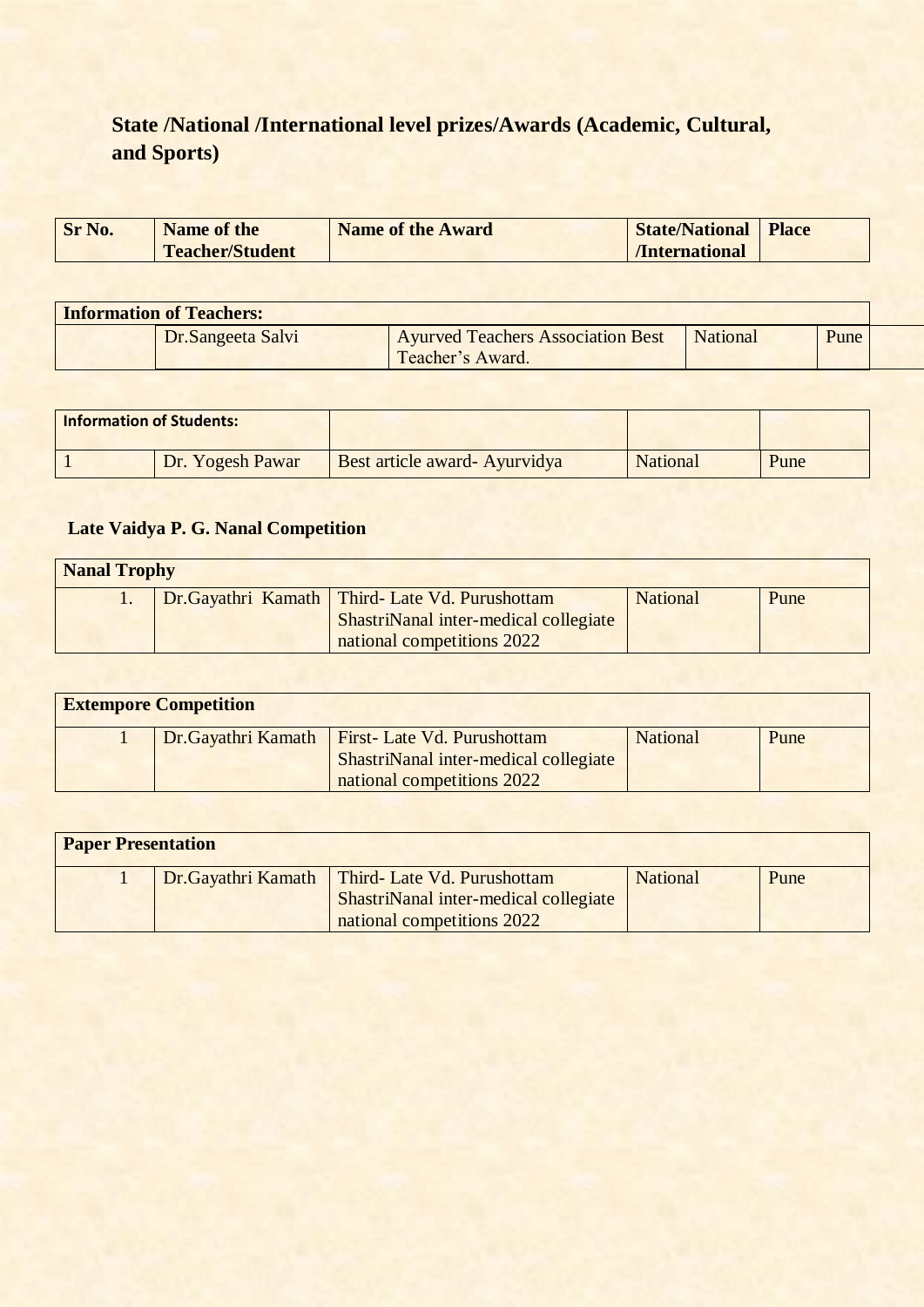## **Research Activities: (State/Central Govt. & MUHS funded/sponsored only)**

| Sr. No. | Name Of the     | Name of the project | <b>Project sanctioning</b> | Year |
|---------|-----------------|---------------------|----------------------------|------|
|         | Teacher/Student |                     | authority                  |      |

|    | <b>Participation of Students in Research activities</b> |                                                                                                                                                                            |             |            |
|----|---------------------------------------------------------|----------------------------------------------------------------------------------------------------------------------------------------------------------------------------|-------------|------------|
| 1) | Dr.Madhuri Kuchekar                                     | To study add on effect of<br>avipatikkarchurna<br>internally with<br>madhujalgandush in<br>management of<br>pittajasarvasar.                                               | <b>MUHS</b> | 06-08-2020 |
| 2) | Dr.Rekha Mahatme                                        | Randomised controlled<br>clinical trial on efficacy<br>yashtimadhu daruharidra<br>kwath ashchyotana with<br>opticure eye drops in the<br>management of sirotpata.          | <b>MUHS</b> | 06-08-2020 |
| 3) | Dr.Mahesh Bhalerao                                      | Randomised controlled<br>clinical trial to study<br>efficacy of Elaneer<br>Kuzhampu Anjana and<br>Carboxy methyl<br>cellulose eye drops in<br>prastariarma-Pterygium.      | <b>MUHS</b> | 06-08-2020 |
| 4) | Dr.Chetan Lahare                                        | Randomised controlled<br>clinical trial for study of<br>efficacy of rasadanti<br>churna pratisarana and<br>lakshachurna<br>with<br>madhupratisaran<br>in<br>dantasharkara. | <b>MUHS</b> | 06-08-2020 |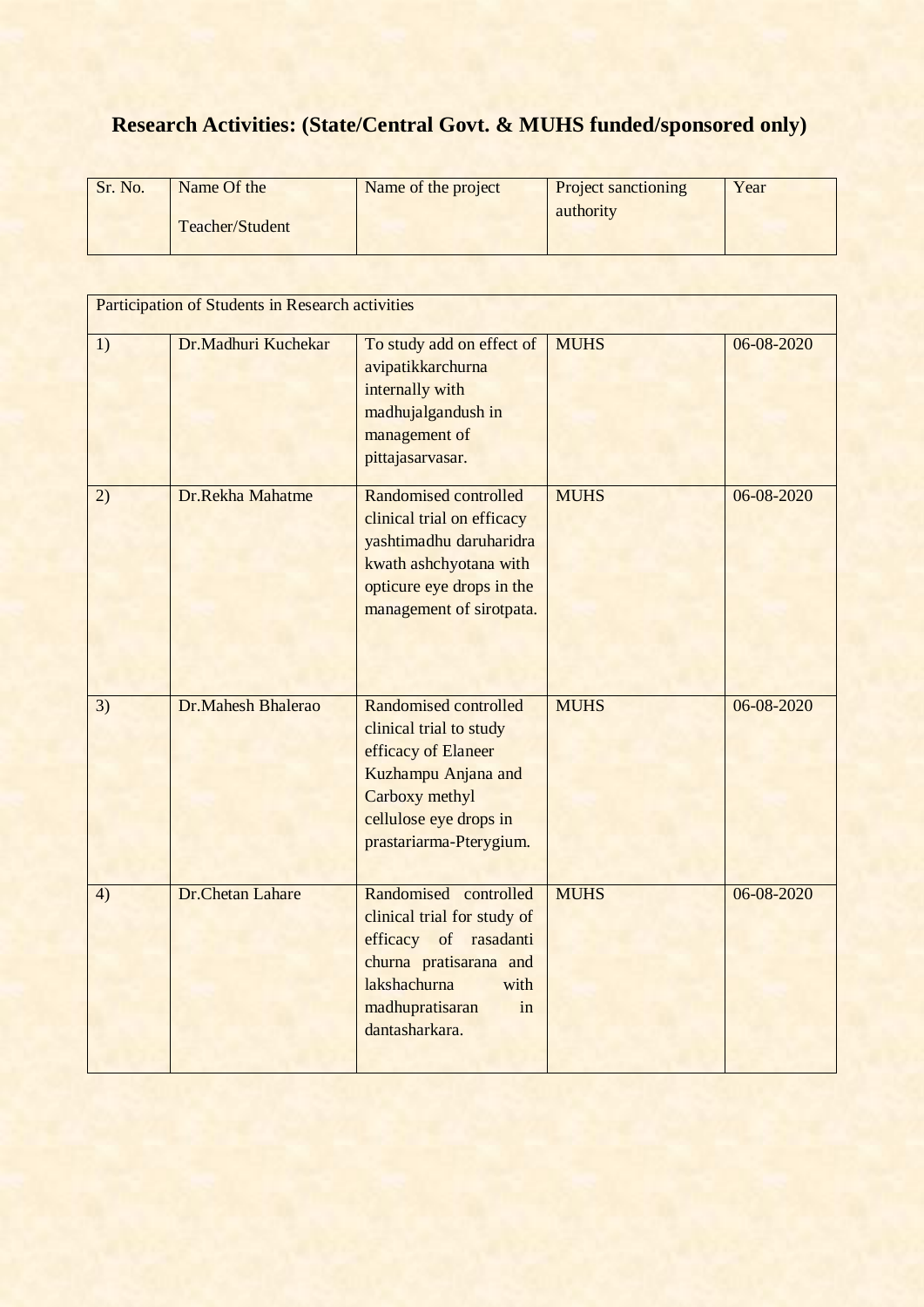### **Publications (At State/National/International journals only)**

| <b>Sr</b>                       | Name of the First         | <b>Subject of Paper</b>                                                                                           | Name of journal                                             | Date of          |  |  |  |  |
|---------------------------------|---------------------------|-------------------------------------------------------------------------------------------------------------------|-------------------------------------------------------------|------------------|--|--|--|--|
| No.                             | Author                    |                                                                                                                   |                                                             | Publication      |  |  |  |  |
| <b>Information of Students:</b> |                           |                                                                                                                   |                                                             |                  |  |  |  |  |
| 1)                              | Dr.Swapnil More           | Ayurvedic Approach to diabetic<br>retinopathy                                                                     | European journal of<br>biomedical<br>and<br>pharma sciences | $02 - 06 - 2021$ |  |  |  |  |
| 2)                              | Dr.Mangesh<br><b>Bhat</b> | Occular manifestation of thyroid<br>eye diseases and clinical review.                                             | Europian journal of<br>biomedical<br>and<br>pharma sciences | 22-06-2021       |  |  |  |  |
| 3)                              | Dr. Yogesh Pawar          | Conceptual study on<br>shuklagataroga involving sira<br>with special referrence to<br>episcleritis and scleritis. | Ayurvdiya                                                   | 01-09-2021       |  |  |  |  |

### **Activity:**

| <b>Sr</b><br>No. | Department      | <b>Type of Activity</b>                                           | Year |
|------------------|-----------------|-------------------------------------------------------------------|------|
|                  | Shalakya Tantra | Hands on training- Goat's Eye<br>Dissection for cataract surgery. | 2021 |

#### **Invitation as a guest Lecturer/Faculty/ Resource person**

| <b>Sr</b><br>No. | <b>Name of the topic</b> | <b>Name of the Resource Person</b> | <b>Venue</b> | <b>Date</b> |
|------------------|--------------------------|------------------------------------|--------------|-------------|
|                  | Ayur samvaad             | Vd. Jaydeep Gangal                 | TAMV, Pune   | 22.4.2021   |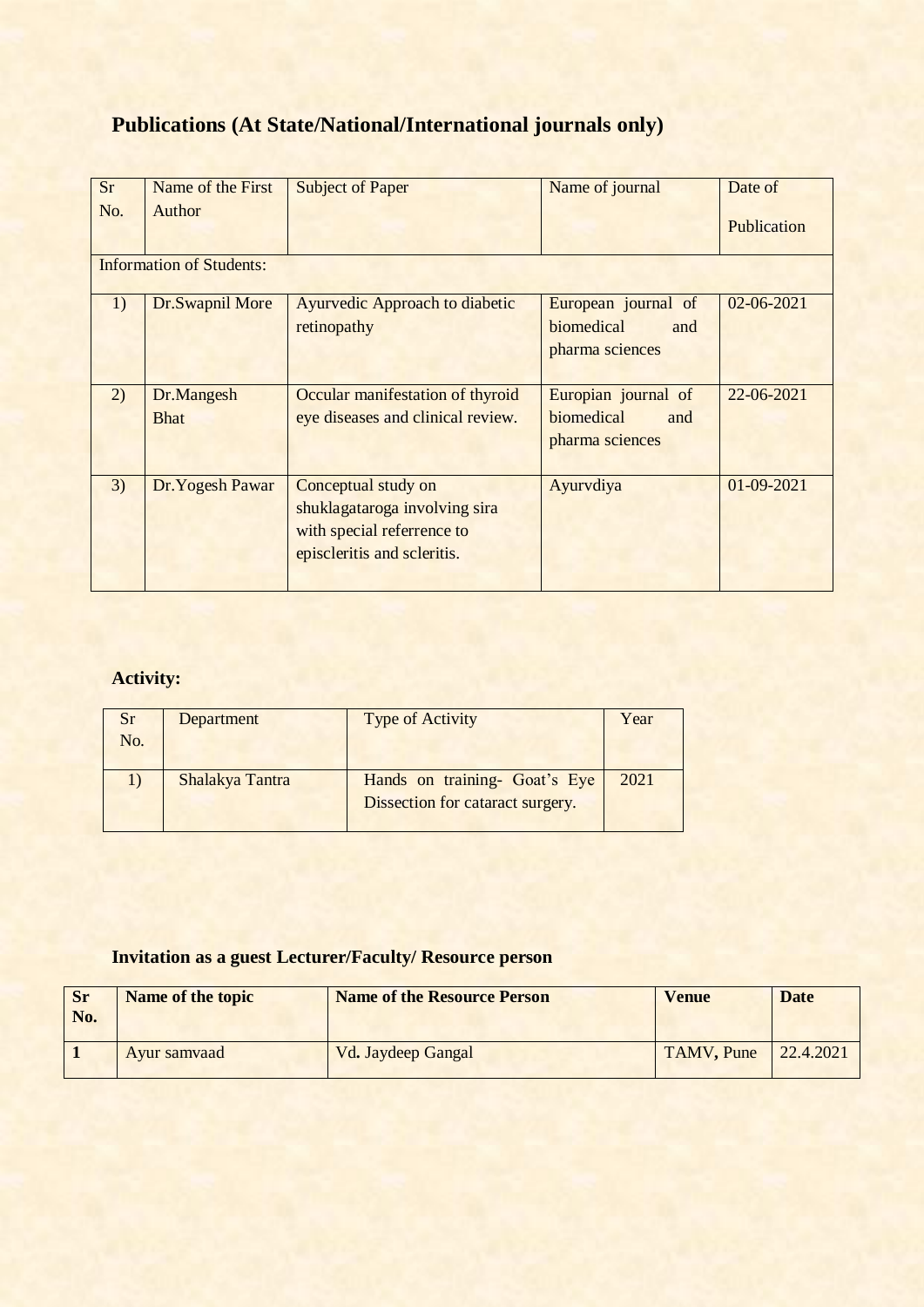

30.04.22 to 01.05.22







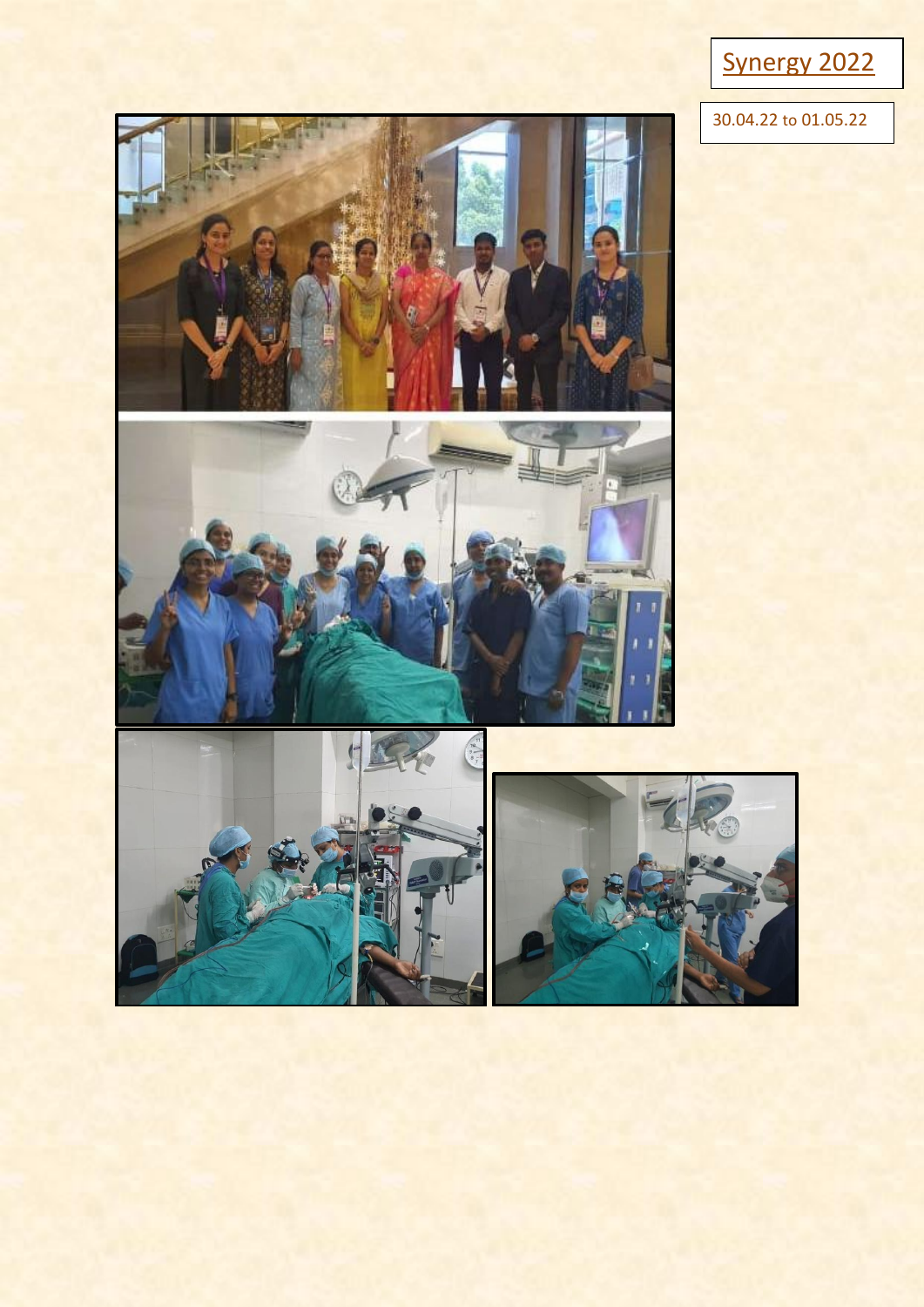



**Hands on training-**

**Goat's Eye Dissection for cataract surgery.**

25.11.2022